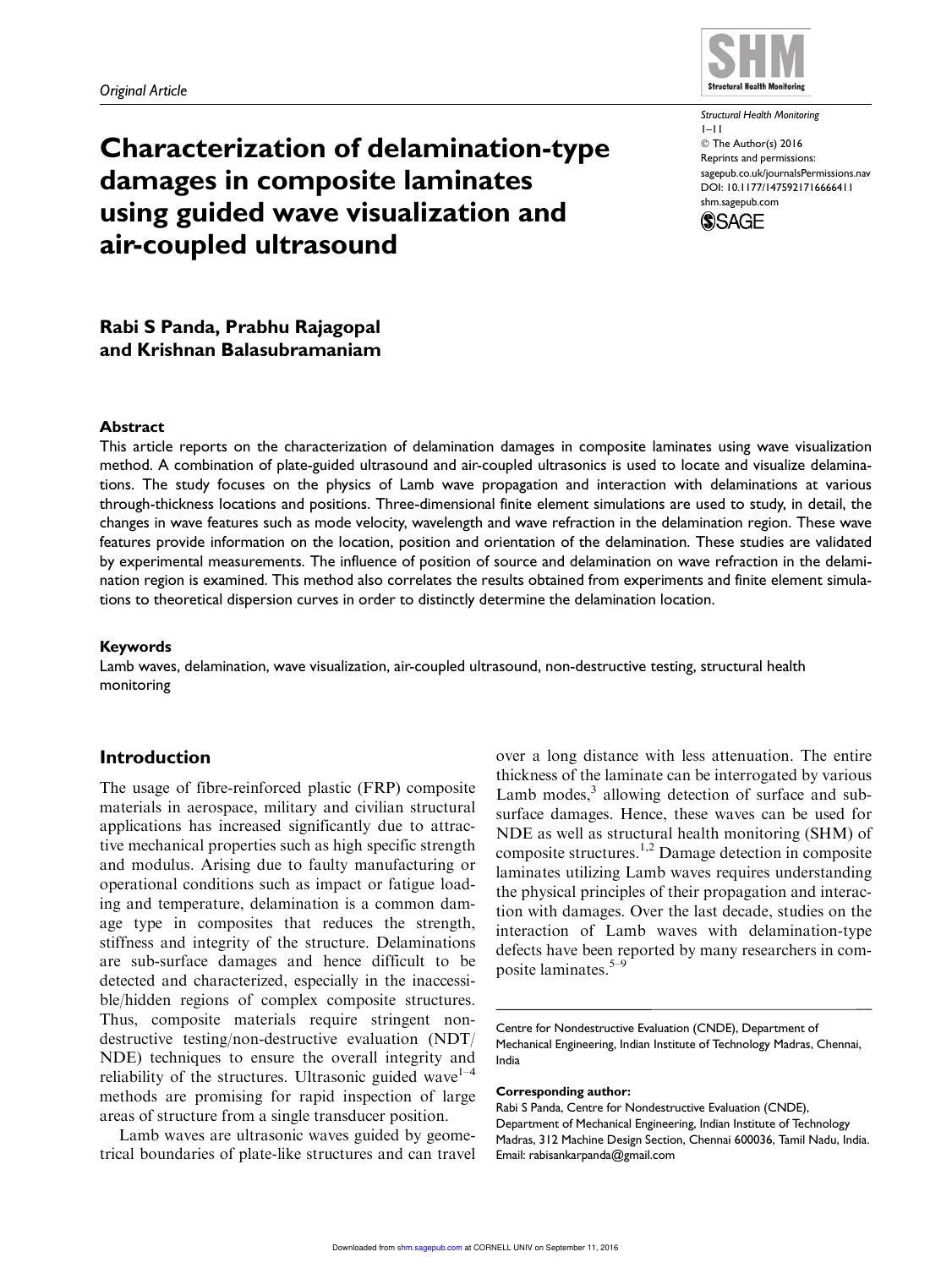Of the various transduction methods available, aircoupled ultrasonic testing (AUT) technique is emerging as a promising method for non-contact inspection of composites.<sup>7,10–12</sup> The advantages of AUT include rapid automated scanning, excitation of a pure Lamb wave mode $^{11,13}$  and inspection of irregular and inaccessible regions. Non-contact inspection using Lamb modes to visualize damage in plate-like structures has been studied widely.<sup>14-19</sup>

This article investigates the physics of Lamb wave propagation and interaction with delamination-type defects in a quasi-isotropic composite laminate using a non-contact wave visualization approach (the method is highlighted in previous work by the authors; see Panda et al.<sup>20</sup> and Sasanka et al.<sup>21</sup>). The studies are carried out in the time domain, in view of simplicity and ease of practical implementation. This approach provides a series of images of propagating waves, which spans the scanned surface of the test piece. Wave features such as refraction to interaction with defects and changes to wave velocity and wavelength due to dispersion are recorded and exploited for detection of defects. The physics of wave refraction is shown to be the basis for delamination location in thickness direction of the laminate. Three-dimensional (3D) finite element (FE) simulations validated by experiments are used to study low-frequency  $A_0$  mode interaction with square-shaped delaminations in glass-fibre reinforced plastic (GFRP) plate-like structures. The size of the delamination is chosen appropriately to capture changes to wave field when traversing the delamination regions. Qualitative results are followed by quantitative studies of the influence of various defect parameters on the visualized wave field.

The article is organized as follows. A brief background to the method used and problem studied is given in section 'Background'. The details of the experiments and 3D FE simulations carried out using aircoupled ultrasonic transducers are presented in section 'Methods'. Section 'Results and discussion' first presents results for experimental verification of FE simulation approach for the case of delamination located at a corner of the composite plate, with a discussion of physics of wave propagation and interaction with delaminations. Later on, the section presents results for delaminations located at the centre for the plate. The article concludes with directions for further work in section 'Summary and conclusions'.

## **Background**

## Lamb wave mode selection and excitation

Figure 1(a) and (b) shows the phase velocity and incident angle dispersion curves of Lamb waves travelling

along  $0^{\circ}$  direction in the eight-layered quasi-isotropic GFRP composite laminate of 2.64 mm thickness. Here, we must clarify that, here and in the rest of this article, 'along  $0^{\circ}$  direction' means the guided waves travel along the fibre direction of  $0^{\circ}$  ply in the composite laminate. Dispersion curves are plotted using  $DISPERSE^{22}$ software by considering the material properties and orientation of each individual ply as input data according to the layup of composite laminate. Low-frequency excitation of 100 kHz was considered in the study, to minimize the number of modes and wave attenuation in the received signal. This frequency range is also ideal for air-coupled ultrasonic inspection of composites. At such low frequencies, only the fundamental symmetric,  $S_0$ , and anti-symmetric,  $A_0$ , modes exist (see Figure 1(a)). The  $S_0$  mode mainly consists of in-plane particle displacements, whereas the  $A_0$  mode has out-of-plane particle displacements. On account of out-of-plane particle displacement, the  $A_0$  mode can be measured conveniently with air-coupled ultrasonic transducer. Moreover, the  $A_0$  mode has a shorter wavelength permitting study of smaller features. The  $A_0$  mode was excited and received by appropriate positioning<sup>11</sup> of an air-coupled ultrasonic transducer (illustrated in Figure 2) based on Snell's law. From the incident angle dispersion curve shown in Figure 1(b), the receiving angle of  $A_0$  mode at 100 kHz frequency was deduced to be approximately 21°.

## Guided wave visualization approach

The presence of delamination causes a composite laminate to divide into two sub-laminates of reduced thicknesses. As can be seen from Figure 1(a), in the low frequency-thickness regime, the  $A_0$  mode is dispersive. As the thickness decreases, the  $A_0$  mode velocity decreases, thereby decreasing the wavelength. If this change in wavelength is measured, we can locate and visualize the defect region from outside. More details on the practical implementation of this approach in our work are given in the 'Results and discussion' section.

## Problem studied

The article analyses GFRP composite laminates with engineered defects at various through-thickness locations (lamina interfaces) of the laminate to study Lamb wave propagation, detection and visualization of defects using the air-coupled ultrasonic technique (illustrated in Figure 2). The  $A_0$  mode is excited in the laminate. Square-shaped delaminations, located at a corner of the laminates (illustrated in Figure 4(a)), are considered for the study. The position and through-thickness location of the defect are determined from the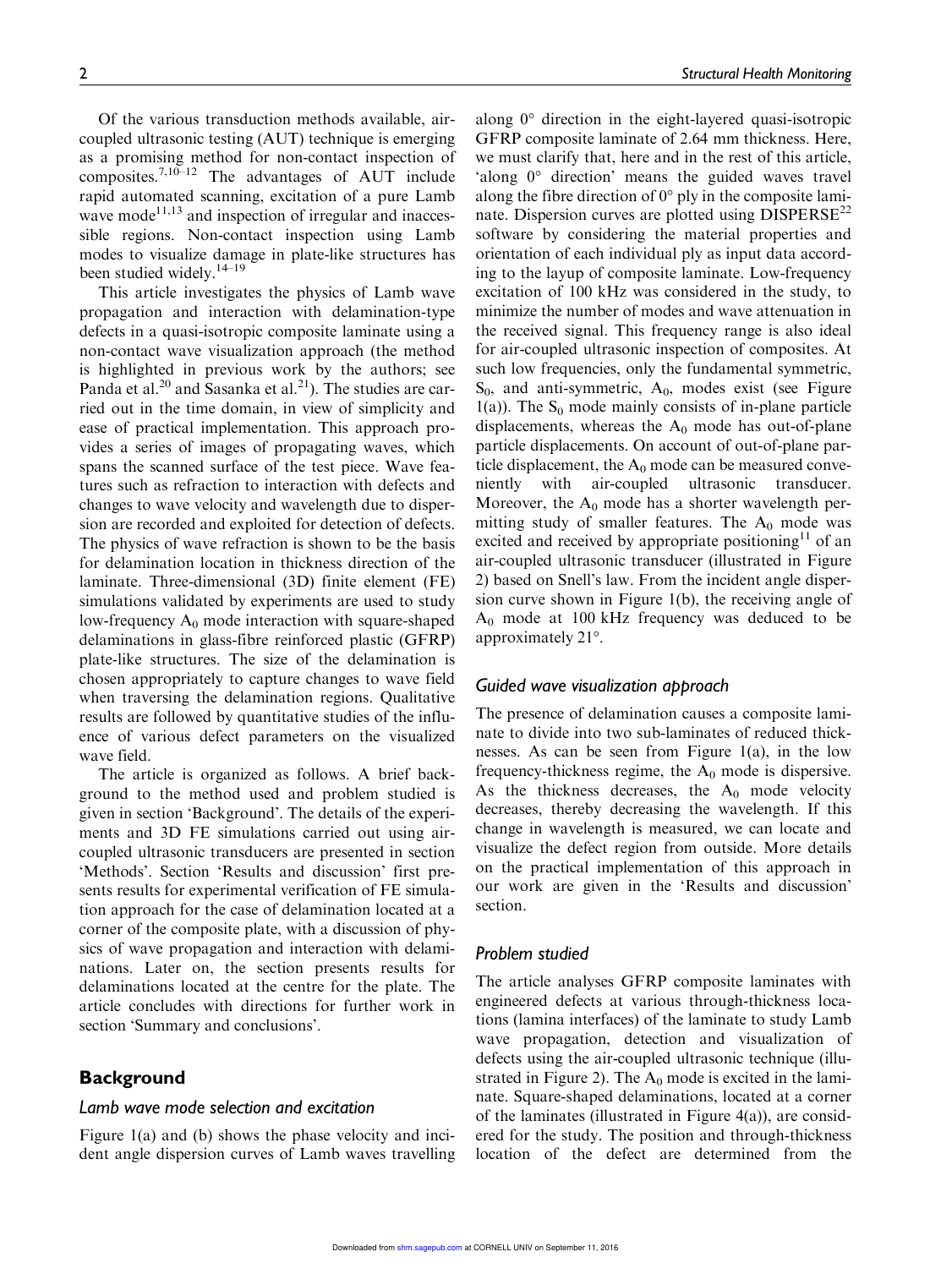

Figure 1. Plot showing (a) phase velocity dispersion curve and (b) incident angle dispersion curve.



Figure 2. Schematic diagram of experimental setup.

interaction of the wave mode with the defect. First, we consider delaminations located at a corner of the plate: for this case, numerical (FE) results are validated with experiments since air-gap-type delaminations are more convenient to be created artificially. Based on thus validated FE models, we then study the case of air-gap delaminations located at the centre of the plate, where experimental samples are more difficult to create artificially. These numerical models are used to study the effect of defect position on wave scattering features. Details of physics of the problem are explained in the 'Results and discussion' section.

## Methods

## Procedure for experiments

Experiments were performed on eight-layered quasiisotropic composite laminates of layup  $[0/ +45/–45/90]_{\rm S}$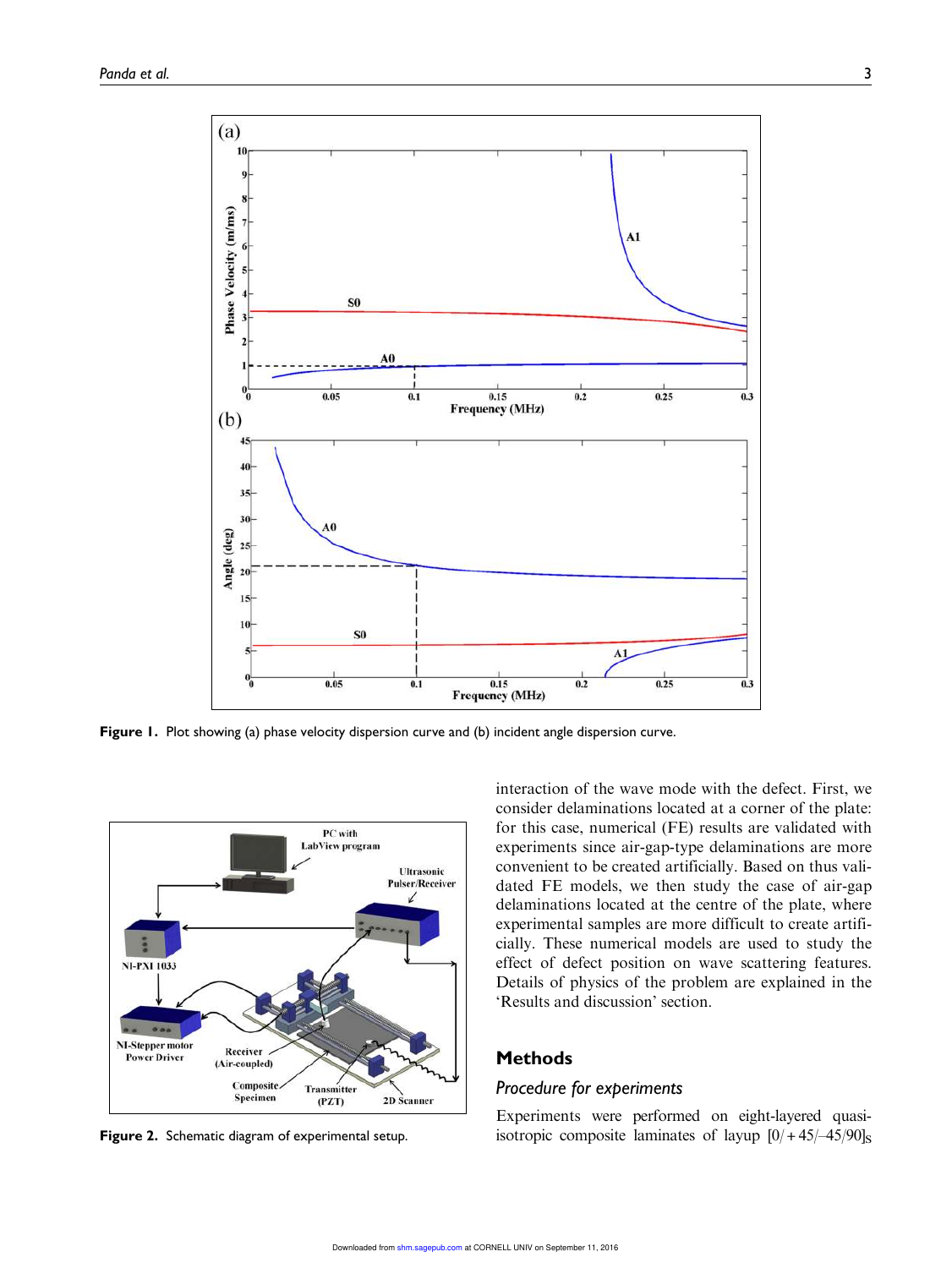Table 1. Material properties of lamina.

|       | $E_{xx}$ (GPa) $E_{yy}$ (GPa) $v_{xz}$ $v_{yz}$ |                   | $G_{xz}$ (GPa) $\rho$ (kg/m <sup>3</sup> ) |      |
|-------|-------------------------------------------------|-------------------|--------------------------------------------|------|
| 44.68 | 6.90                                            | $0.28$ 0.355 2.54 |                                            | 1990 |

with delaminations at lamina interfaces in throughthickness locations. This type of ply layup is very commonly used in aerospace structures. The material properties of the composite laminates, as in Ramadas et al.,<sup>9</sup> are presented in Table 1. Thicknesses of each lamina and laminate were 0.33 and 2.64 mm, respectively. The size of each laminate was 300 mm  $\times$  200 mm with a square-shaped delamination of size 60 mm  $\times$  60 mm at one corner. A schematic of the laminate is shown in Figure 4(a). The presence of the delamination was confirmed using conventional ultrasonic air-coupled throughtransmission C-scan.

The experiments were carried out in a custom-built C-scan-like setup, as shown in Figure 2. The experimental setup consists of a custom-built scanner, a pulser–receiver, a 100-MHz A/D card, a motion controller and a personal computer. A data acquisition and signal processing program was used to filter and average the captured data to improve the signal-to-noise ratio of the digitized signal. The pitch–catch arrangement was employed to generate and receive  $A_0$  mode Lamb wave. A commercially available, adhesively bonded circular PZT crystal (Sparkler Ceramics Pvt. Ltd, http:// www.sparklerceramics.com) of 12 mm diameter, 10 mm thickness and 100 kHz central frequency was used to excite the  $A_0$  mode in the composite laminate. Here, we note that  $A_0$  mode generation is a thicknessmode (thickness-dependent) phenomenon for the PZT crystal. Additionally, the impedance matching and the

bonding quality of the PZT crystal are also important. Since in this study the interest is more in understanding the interaction of guided waves with the delamination, we did not optimize the crystal dimensions. A 100-kHz central frequency air-coupled transducer (The Ultran Group, USA, http://www.ultrangroup.com) of 25 mm diameter was used for measuring the out-of-plane displacement. The receiving angle of the transducer, based on the phase velocity of the  $A_0$  mode, was calculated using Snell's law. The vertical position and angle of receiving transducer were adjusted manually. The aircoupled transducer was approximately 15 mm away from the laminate surface, corresponding to the best signal amplitude of the received wave mode.

The scanning was conducted for a specific area of 140 mm  $\times$  120 mm of the laminate, including the delamination region with a resolution of 0.5 mm  $\times$  0.5 mm by the moving air-coupled transducer. Lamb waves were excited and propagated in the composite laminate. The excitation signal was a 100-kHz narrow-band fivecycle sinusoidal tone burst pulse modulated by a Hanning window. The Lamb waves propagate in the laminate and leak to the surrounding air medium due to out-of-plane displacement of surface particles. These leaky Lamb wave<sup>23</sup> signals were collected at each data point, shown in Figure 3(a) as A-scans by a built-in data acquisition system. At a particular time instant, the displacement field was obtained from the collected A-scans as shown in Figure 3(b).

The time response at each measurement point was averaged 16 times to improve the signal-to-noise ratio. A 30- to 500-kHz band-pass filter was applied to limit the bandwidth of the output signal. The raw data contain time signals from each of the scanned points. The data were then exported to the MATLAB software



Figure 3. (a) A-scan receiving points and (b) displacement field at a particular time instant.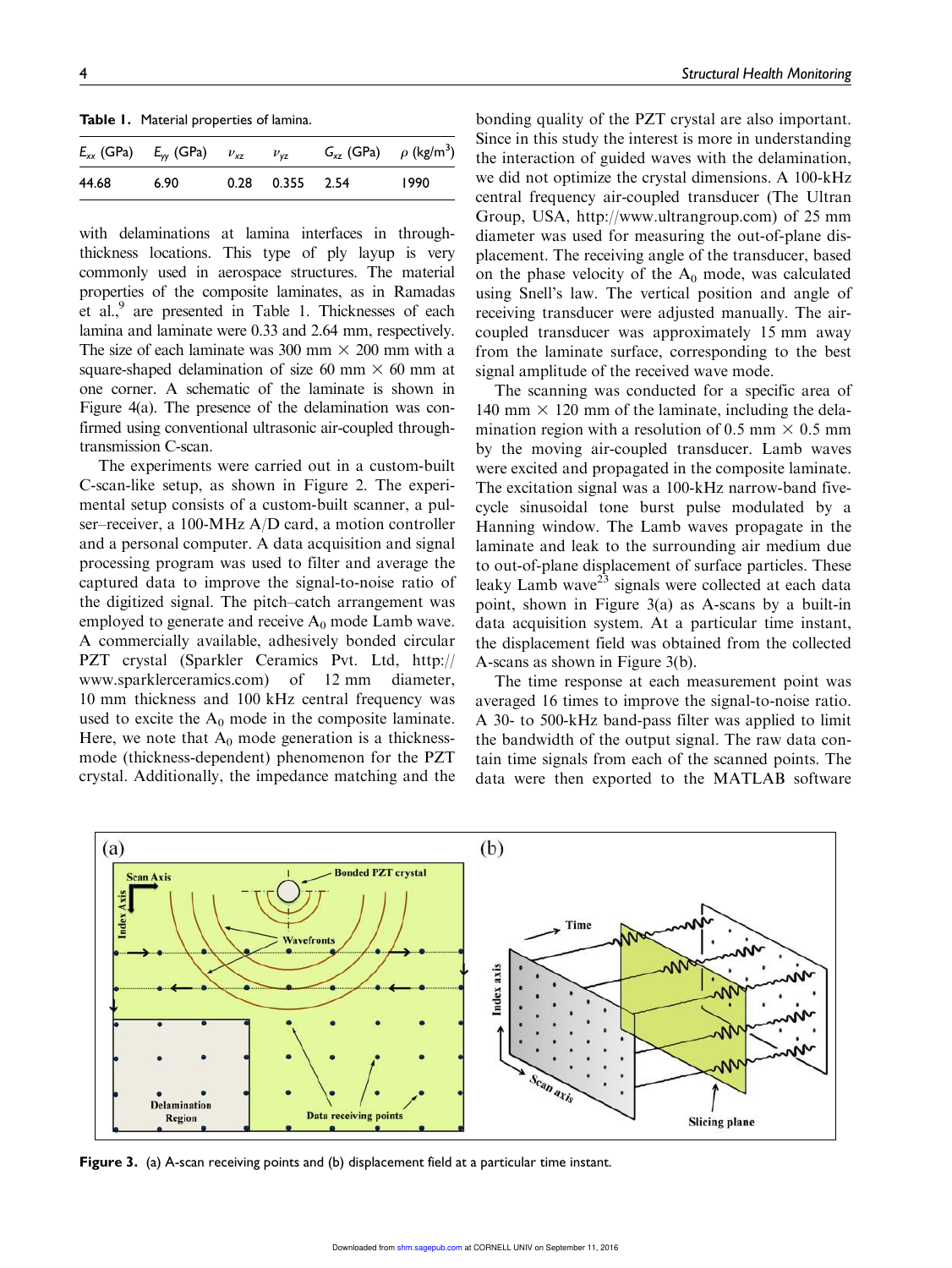program and processed to get the out-of-plane displacement field across the scanned surface of the specimen at a particular instant in time. The resultant images from MATLAB were plotted as a two-dimensional (2D) colour image. The wave propagation in the laminate and the interaction with the delaminated region can be visualized from these images.

### Procedure for 3D FE simulations

The 3D numerical simulations were carried out using commercially available FE package<sup>24</sup> on similar samples used in experiments to visualize the Lamb wave propagation and interaction with delamination. A schematic diagram of the configuration used in FE simulations is shown in Figure 4(a) and the ply layups in Figure 4(b). The dimensions of the composite laminates chosen were 150 mm  $\times$  120 mm  $\times$  2.64 mm, to avoid the early reflections from model boundaries and to minimize the total run time.

The lamina properties are the same as those used in experiments, and for simplicity, viscoelastic properties are not considered (see Table 1). In the numerical models, each lamina was modelled individually and properties were assigned depending on the layup. Each lamina was modelled using eight-noded 3D solid brick elements (C3D8R) having three degrees-of-freedom at each node. The incremental time step size and mesh element size of the FE simulations are of importance for the stability and the accuracy of the solution. The incremental time step size and element size were selected as stated, for example, in Ramdhas et al.<sup>25</sup> The size of the elements was 0.165 mm in the thickness direction and 0.25 mm in both length and width directions. The FE mesh ensures that at least 40 elements exist per  $A_0$  mode wavelength to provide a converged solution for elastic wave propagation.<sup>26</sup> The incremental time step used was  $0.01 \mu s$ . A 100-kHz narrow-band five-cycle sinusoidal tone burst pulse modulated by a Hanning window was used as the excitation signal. The  $A_0$  mode was excited by applying the out-of-plane (along the z-direction) nodal displacement to the surface FE nodes at the edge of the laminate to avoid edge reflections as shown in Figure 4(a). The delamination region in the laminate was modelled by disconnecting the surfaces of adjacent layers imitating an air-gap. The region without delamination was connected to the adjacent layers, thus ensuring continuity of displacements in the numerical model. Without loss of generality, the delamination can exist at any through-thickness location between a pair of ply interfaces. The size of delamination considered was of 60 mm  $\times$  60 mm. Out-of-plane displacement was captured at the receiver location. Simulations were repeated by changing the delamination location along through-thickness of the laminate between a pair of lamina interfaces.

# Results and discussion

### Qualitative measurements

The results obtained from the experiment are presented in Figure 5. The images (see Figure 5(a) and (b)) show the  $A_0$  mode wave propagation and interaction with delamination located between third and fourth layers of the laminate at various time instants.

Several characteristic changes such as the reduction in amplitude, change in wavelength, speed of propagation and deflection of wavefronts of the selected  $A_0$ mode are observed at the delamination region. Since the delamination was created with air-gap between the



Figure 4. (a) Composite laminates with defect orientation and position and (b) ply layups.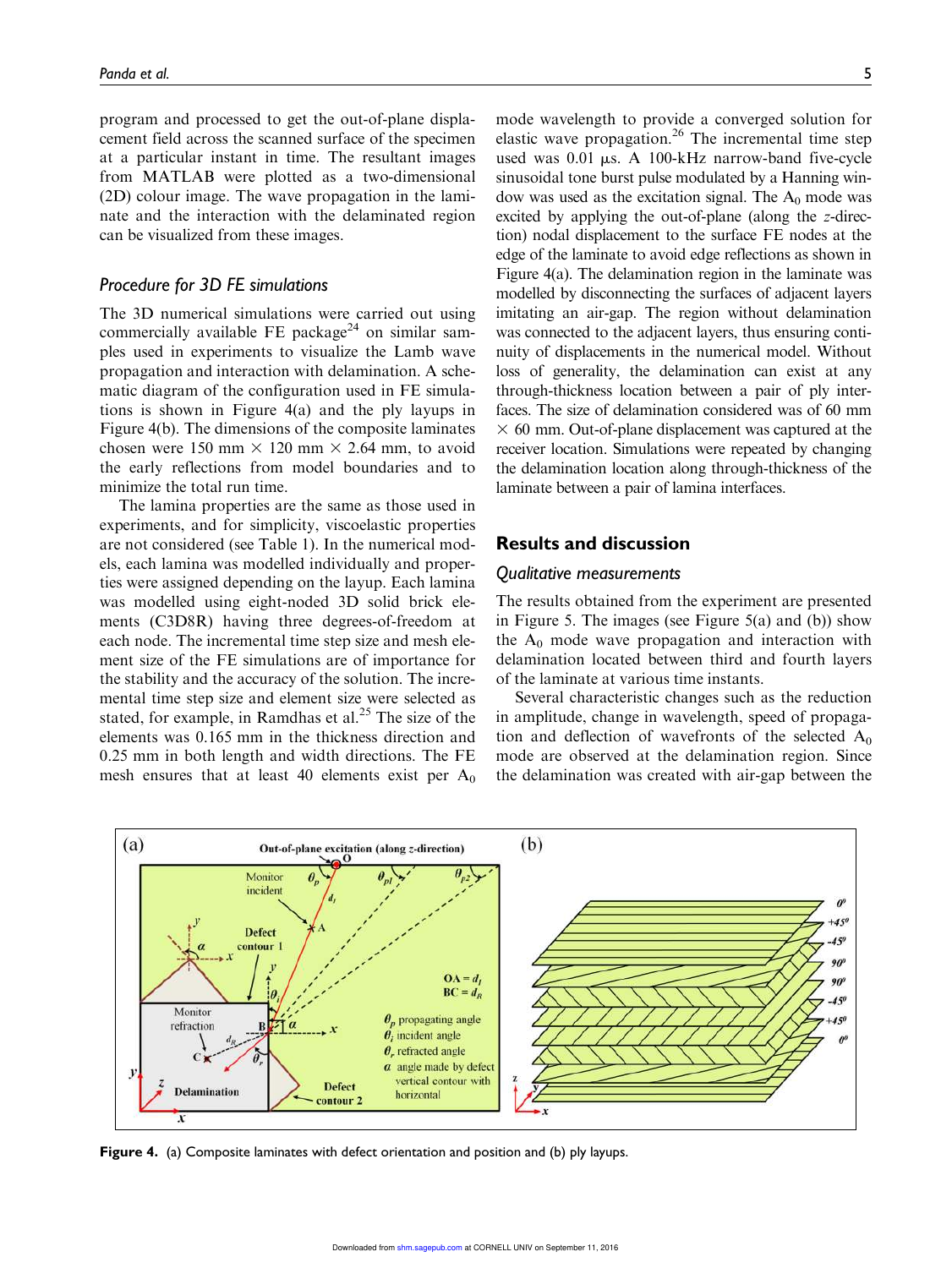

Figure 5. Experimental results showing the  $A_0$  mode propagation and interaction with delamination between third and fourth laminas at different times: (a)  $114 \mu s$  and (b) 220  $\mu s$ .

layers, there was an impedance mismatch between the defective and healthy region. The impedance of air is much lesser than that of the laminate material. When the Lamb wave interacts with the delamination region, some of the energy is reflected back, some mode converted<sup>9</sup> into other modes and the remaining is transmitted into it. Therefore, wave amplitude is reduced in the delamination region as a result of reflection and mode conversion. Figure 5(b) does not show reflected energy because we received only the forward travelling  $A_0$  mode, since we kept the air-coupled receiver at a particular angle, say  $+\theta$  degrees with the normal (see Figure 2). To receive the backward travelling wave modes, that is, the reflection from the defect boundaries, we would have to keep the air-coupled receiver at  $-\theta$  degrees with the normal (see Kazys et al.,<sup>13</sup> Figure 1(b), page e820). The mode-converted signal is also not shown in Figure 5(b), as in the present setup the receiving probe was set to pick only the  $A_0$  mode. The wavelength change is affected by the velocity change. This is because the laminate is getting divided into two sublaminates by the defect. The wavelength reduces in the thinner sub-laminate and it gradually increases as the sub-laminate thickness increases. The deflection of the wavefront occurs due to the mismatch in impedance between the healthy and defective region. In a healthy region, wave enters and leaves without leaving any traces of energy, while multiple reflections may occur in the defective zone due to the energy trapped<sup>15</sup> in it.

In FE simulations, the delaminations were created between a pair of lamina interfaces. The results obtained from FE simulations when  $A_0$  mode wave interacts with delaminations at various through-

thickness locations for a particular propagating angle,  $\theta_n$  are shown in Figure 6. In this study, the propagating angle is defined as the angle between the top horizontal edge of the laminate and the line joining the point of loading/excitation to the intersection point of a wavefront with the vertical defect contour. The propagating angle was calculated for a certain time instant (see Figure  $6(b)$ ) and was fixed at 78 $^{\circ}$ . This changes with time, and accordingly, the wave deflection  $\theta_d$  can be calculated. These results, especially Figure 6(b), are in good agreement with those generated by the experimental wave visualization method, presented in Figure 5(b).

It was observed from the experiments and simulations that there is a strong correlation between the wave deviation and the location of delamination along the thickness of the laminate. The wave deviates from its original direction of propagation when it interacts with the defect. Application of Snell's law shows that a reflected wave and a refracted wave are expected in all cases, with the exception of normal incidence. The refracted wave bends towards or away from the normal depending on the velocity differences in healthy and defective regions of the laminate. As it is known that mode velocities vary with the position of defects, this phenomenon causes wavefronts to bend to different extents for defects in different depths. This suggests that studying the wave path deviations can provide information on the location of defective regions.

## Quantitative measurements

Studies were conducted to check whether the wave field measurements can provide a quantitative guidance on the position and orientation of defects.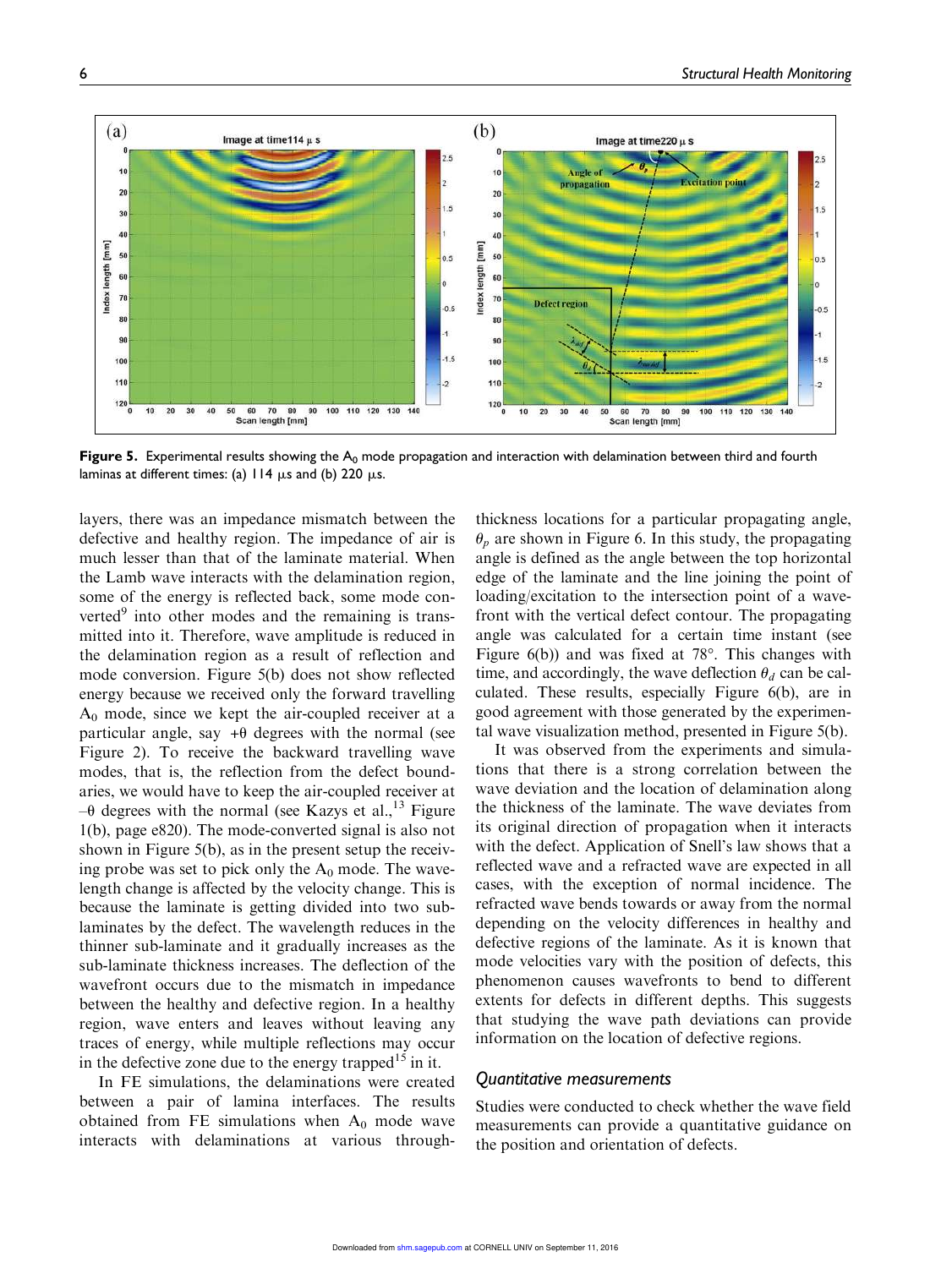

Figure 6. Contours of displacement magnitude as obtained from FE simulations at 96  $\mu$ s for A<sub>0</sub> mode interaction with defects between different layers: (a) no defect, (b) one and two, (c) two and three and (d) three and four.

Angle of wave deflection  $\theta_d$  with through-thickness location of delamination. The angle of deviation  $\theta_d$  which is the wave deflected in the defective region for a particular propagating angle  $\theta_p$  was calculated for various delamination locations along the laminate thickness. An example of the calculation of the wave deflection angle into the delamination is shown in Figure 6(b). Figure 7 shows the calculated values from FE simulations and average experimental values. We observe very good agreement between experimental results and FE predictions. This result shows that obtaining the wave deviation angle can provide a practical quantitative parameter to locate the delamination in the thickness direction.

The basis for the trend of the angle of deviation can be explained based on Snell's law

$$
v_1 \sin \theta_1 = v_2 \sin \theta_2 \tag{1}
$$

where  $v_1$  and  $v_2$  are the mode velocities in the healthy laminate and top sub-laminate, respectively, and  $\theta_1$  and  $\theta_2$  are the corresponding wave angles. Since in our study the value of  $v_1$  and  $\theta_1$  are fixed, equation (1) shows that  $\theta_2 \propto 1/v_2$ , that is, the wave angle in top sub-laminate varies inversely with the wave velocity. As can be seen in phase velocity dispersion curve, Figure 1(a), the velocity of  $A_0$  wave mode increases with laminate thickness. The top sub-laminate thickness increases with the location of delamination along the thickness direction, thereby increasing the wave velocity, and hence, the angle of deflection/refraction angle decreases. The location of the delamination in thickness direction of the laminate can be identified by measuring this refraction angle.

Wave refraction. As in Rajagopal and Lowe,<sup>26</sup> the wave refraction was studied in terms of the frequency domain ratio of the beam compensated refracted and incident signals, given as follows

$$
Refraction ratio = \frac{R(\omega) \cdot \sqrt{d_R}}{I(\omega) \cdot \sqrt{d_I}}
$$
 (2)

ffiffiffiffiffi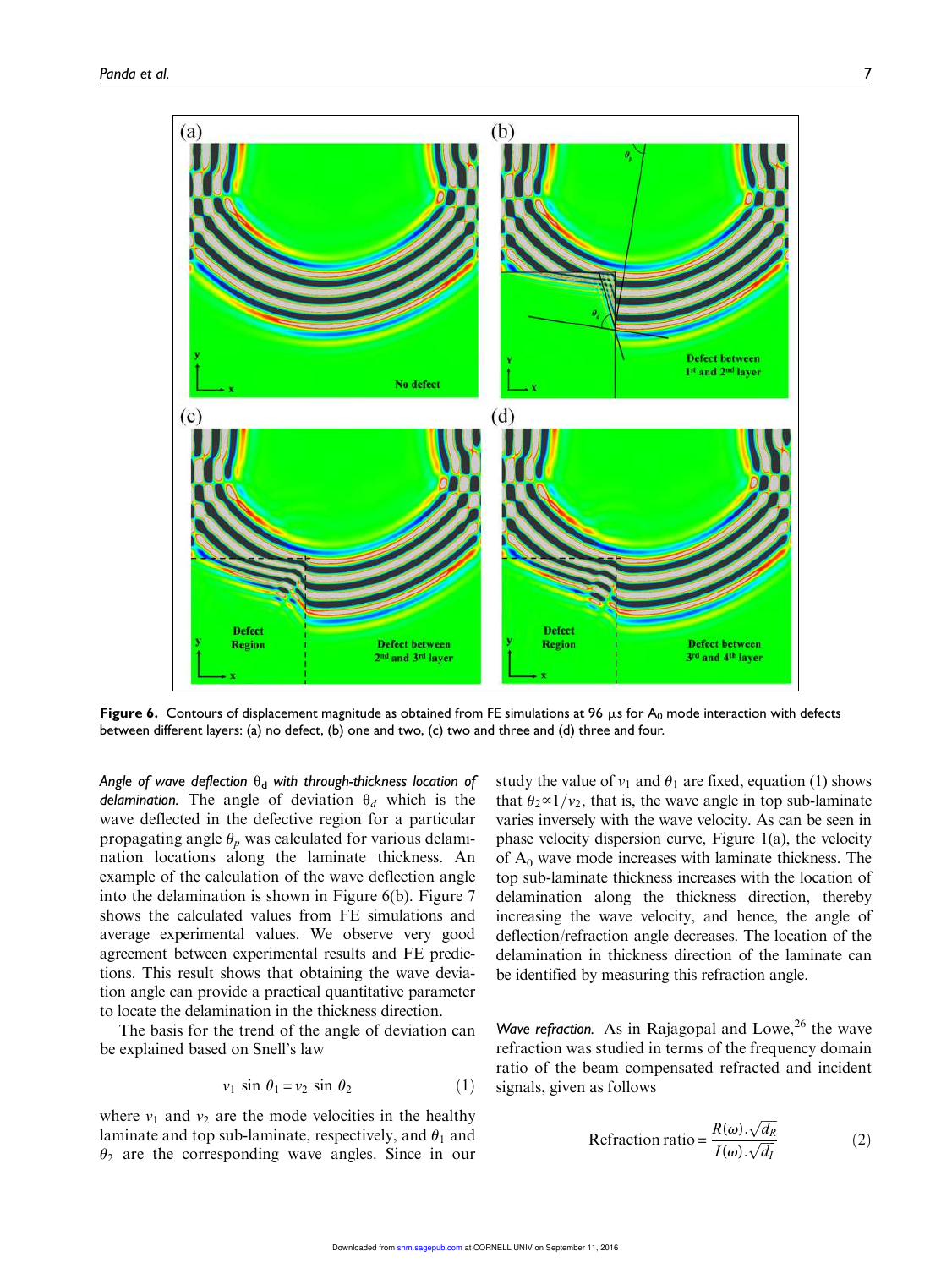60

55



Experiment

Simulation

incident signals, respectively;  $d<sub>R</sub>$  is the distance from the refraction point to the point where the refraction is monitored; and  $d_I$  is the distance from the source to the point where the incident signal is monitored. (See, for instance, Figure 4(a) for an illustration.) Figure 8 shows average experimentally measured and FE predicted values of the refraction ratio for the monitored location, plotted with the through-thickness location of delamination.

The above trend of refraction ratio again follows based on the dispersive property of the  $A_0$  mode. It was observed that the value of refraction ratio increases along the laminate thickness. Based on acoustic impedance, we can write, assuming plane wave behavior in the far-field,

$$
Refraction ratio = \frac{2Z_2}{Z_1 + Z_2}
$$
 (3)

where  $Z_1$  and  $Z_2$  are the acoustic impedances of the healthy laminate and top sub-laminate, respectively.  $Z = \rho v$ , where  $\rho$  is the density of the material of the laminate and v is the wave velocity. Let  $v_1$  and  $v_2$  be the mode velocities in the healthy laminate and top sub-laminate, respectively. The density of the material of the laminate and sub-laminate is the same, that is,  $\rho = \rho_1 = \rho_2$ . Therefore, from equation (3)

$$
Refraction ratio = \frac{2v_2}{v_1 + v_2}
$$
 (4)

When the top sub-laminate thickness is small, the wave velocity  $(v_2)$  is very low compared to the velocity in healthy region  $(v_1)$  and can be neglected in the denominator of equation (4). So it is clear from



Figure 8. Variation of refraction ratio with through-thickness delamination location.

equation (4) that Refraction ratio  $\propto v_2$ , that is, the wave refraction directly varies with the wave velocity in the top sub-laminate. Figure 8 also shows values obtained for refraction ratio based on calculations in equation (4). The velocities for each sub-laminate were obtained from  $DISPERSE^{22}$  for these calculations. We find good agreement with FE and experimental results.

As the top sub-laminate thickness increases with the location of delamination in successive laminas along the thickness of the laminate changes, the velocity and wavelength of the wave mode increase. (See the phase velocity dispersion curve, Figure 1(a).) Due to an increase in velocity in the top sub-laminate and transmission of more energy to the defect region, the value of refraction ratio increases along the laminate thickness. By finding this wave refraction value, we can predict the location of the delamination along the thickness of the laminate.

Velocity curves from dispersion. The presence of a delamination between a pair of laminas causes a laminate to divide into two sub-laminates. Behaviour of wave modes in sub-laminates can be understood from the dispersion properties of concerned mode. In an eightlayered laminate, the defect could be present after first, second or seventh layers. In these cases, dispersion properties of all layered combinations must be considered. In composites, dispersion properties change as propagating angle changes. The data were collected by plotting dispersion curves for various combinations of layers, such as single-layered, two-layered and up to eight-layered laminates (as in Table 2) at different propagation angles.

Using the data collected from disperse plots, the normalized velocity curves were generated for fundamental  $A_0$  and  $S_0$  modes. The maximum velocity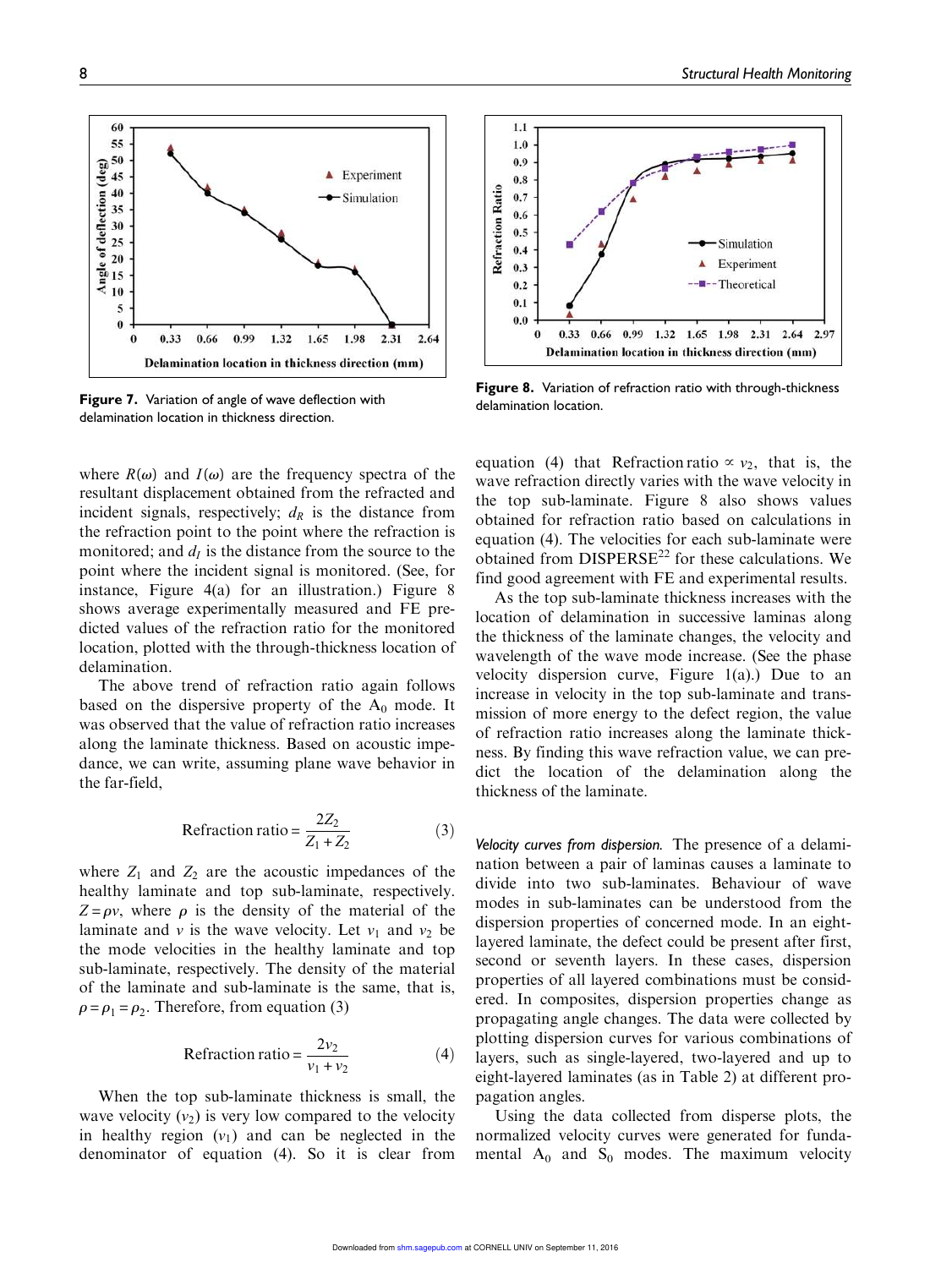#### Table 2. Layer combinations.

| Layers           | Layup                         | Thickness (mm) |  |  |
|------------------|-------------------------------|----------------|--|--|
| First            | [0]                           | 0.33           |  |  |
| First and second | $[0/+45]$                     | 0.66           |  |  |
| First to third   | $[0/+45/-45]$                 | 0.99           |  |  |
| First to fourth  | $[0/+45/-45/90]$              | 1.32           |  |  |
| First to fifth   | $[0/+45/-45/90/90]$           | 1.65           |  |  |
| First to sixth   | $[0/+45/-45/90/90/-45]$       | 1.98           |  |  |
| First to seventh | $[0/+45/-45/90/90/-45/+45]$   | 2.31           |  |  |
| First to eighth  | $[0/+45/-45/90/90/-45/+45/0]$ | 2.64           |  |  |



Figure 9. Normalized velocity curves for different layered combinations.

 $(V_{max} = 4767 \text{ m/s})$  among all velocities in different directions was taken to normalize them. A reference semicircle of unit radius was drawn to compare mode velocities with normalized velocity  $(V_n)$  at any angle. Figure 9 shows the normalized velocity curves for some of the layer combinations (sub-laminates), as given in Table 2. It was observed from the velocity curves that when the location of the delamination changes gradually from the first layer to eighth layer, the velocity and wavelength for a particular mode increase.

The studies mentioned so far in this article are focused on a single propagating angle  $\theta_p$  and a particular position of the defect. For better understanding of this phenomenon, the study is extended to various propagating angles and different defect positions.

Change in wave features with defect position and propagating angle. The influences of the propagating angle on the angle of wave deflection in the defect region were also studied with the help of FE models. The delamination was modelled at the centre of the laminate as illustrated in Figure 10. The angle of wave deflection  $\theta_d$  at the defect region was calculated for different propagating angles  $\theta_p$ and through-thickness defect locations. The variation in angle of deflection with propagating angles and throughthickness defect locations are given in Table 3.

These studies demonstrate that the leaky guided wave scanning approach can provide effective visualization of defects in composite laminates, along with a guidance as to the location (and also possibly, the orientation) of defects along the thickness.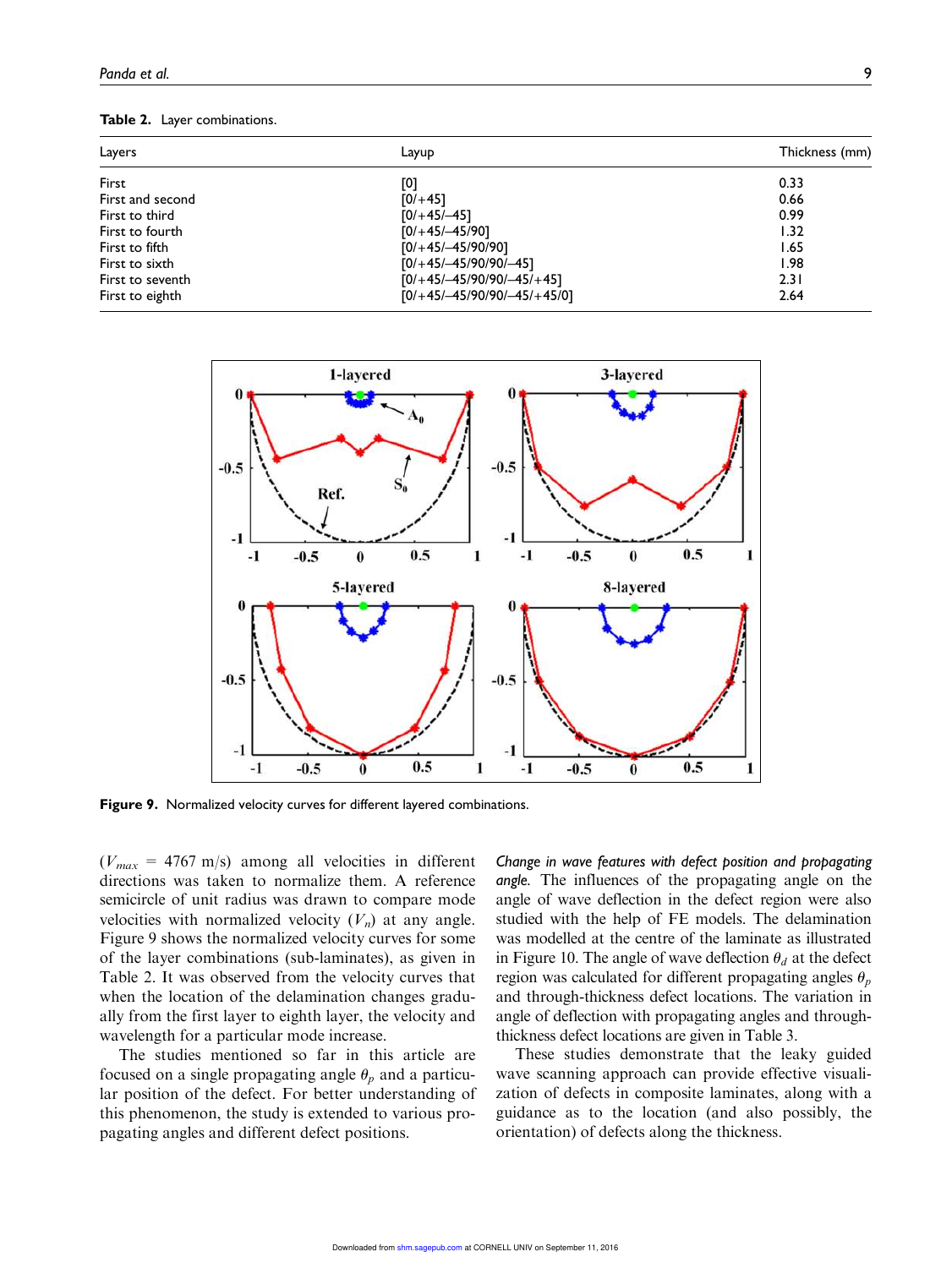| Defect location (between layers) | Angle of propagation, $\theta_{\rm b}$ (deg) |               |               | Angle of deflection, $\theta_d$ (deg) |               |               |
|----------------------------------|----------------------------------------------|---------------|---------------|---------------------------------------|---------------|---------------|
|                                  | $\theta_{\text{pl}}$                         | $\theta_{p2}$ | $\theta_{b3}$ | $\theta_{d1}$                         | $\theta_{d2}$ | $\theta_{d3}$ |
| First and second                 | 75                                           | 62            | 47            | 52                                    | 48            | 34            |
| Second and third                 | 75                                           | 62            | 47            | 39                                    | 36            | 23            |
| Third and fourth                 | 75                                           | 62            | 47            | 32                                    | 29            | 18            |
| Fourth and fifth                 | 75                                           | 62            | 47            | 22                                    | 20            | 14            |
| Fifth and sixth                  | 75                                           | 62            | 47            |                                       | 16            | 09            |
| Sixth and seventh                | 75                                           | 62            | 47            |                                       | 13            | 05            |
| Seventh and eighth               | 75                                           | 62            | 47            | 07                                    | 06            | 04            |

Table 3. Deflection values for different propagating angles.



**Figure 10.** Displacement contour showing deflection of  $A_0$ mode in defective zone (FE simulation).

## Summary and conclusion

This article studied the  $A_0$  mode Lamb wave propagation and interaction with delamination in a [0/45/–45/  $90\text{ls}$  quasi-isotropic composite laminate at the lowfrequency regime using visualization approach. The acoustic wave field visualization images were generated with air-coupled ultrasonic technique using leaky Lamb waves. The investigation was carried out with 3D FE simulations and validated by experiments. FE simulations and experiments were conducted on quasiisotropic laminates containing delaminations at various lamina interfaces across the laminate thickness. The results in both cases are in good agreement as shown in Figures 5 and 6. Also, quantitative parameters such as wavefront deflection and refraction ratio were measured at the delamination region to know the effectiveness of the selected method. The variability in the results obtained is due to the orientation of the receiving transducer, material attenuation and instrumental errors. Several characteristic changes of  $A_0$  mode Lamb wave such as amplitude reduction, change in wavelength, speed of propagation and deflection of the wavefronts were observed in the defective region. It was also observed from the FE simulations that the wave refraction angle in the defective region varies with position of source and delamination (Figures 6(b) and 10), as given in Table 3. The correlation of the results obtained from experiments and FE simulations to theoretical dispersion curves validates the technique presented here.

The results of these studies provide improved physical insight into the wave interaction at delaminations at various depths across laminate thickness. The wave visualization approach using air-coupled ultrasound was found to be a useful tool for analysing the wave mode interactions with damages in composites. Guided Lamb wave modes can be used to locate and find the depth of a delamination by measuring the mode wavelength change and wave refraction angle in the delamination region. Non-contact inspection of composite laminates using air-coupled ultrasonic technique has advantages over laser-based and PZT film–based SHM. Laser-based sensing is not convenient for composite materials because of the low reflectivity, low sensitivity, high noise, high cost and single-point measurements. Similarly, PZT film–based Lamb wave sensing is intrusive and not accepted by the industry in many applications. The aircoupled receiver has better efficiency for measuring the  $A_0$  mode because it integrates normal displacements over a surface corresponding to that of its field of view. $27$  The findings are important to further advance this damage detection technique to complex structures.

#### Acknowledgment

The authors thank Mr DVS Sasanka for his assistance during experiments and helpful discussions.

#### Declaration of Conflicting Interests

The author(s) declared no potential conflicts of interest with respect to the research, authorship and/or publication of this article.